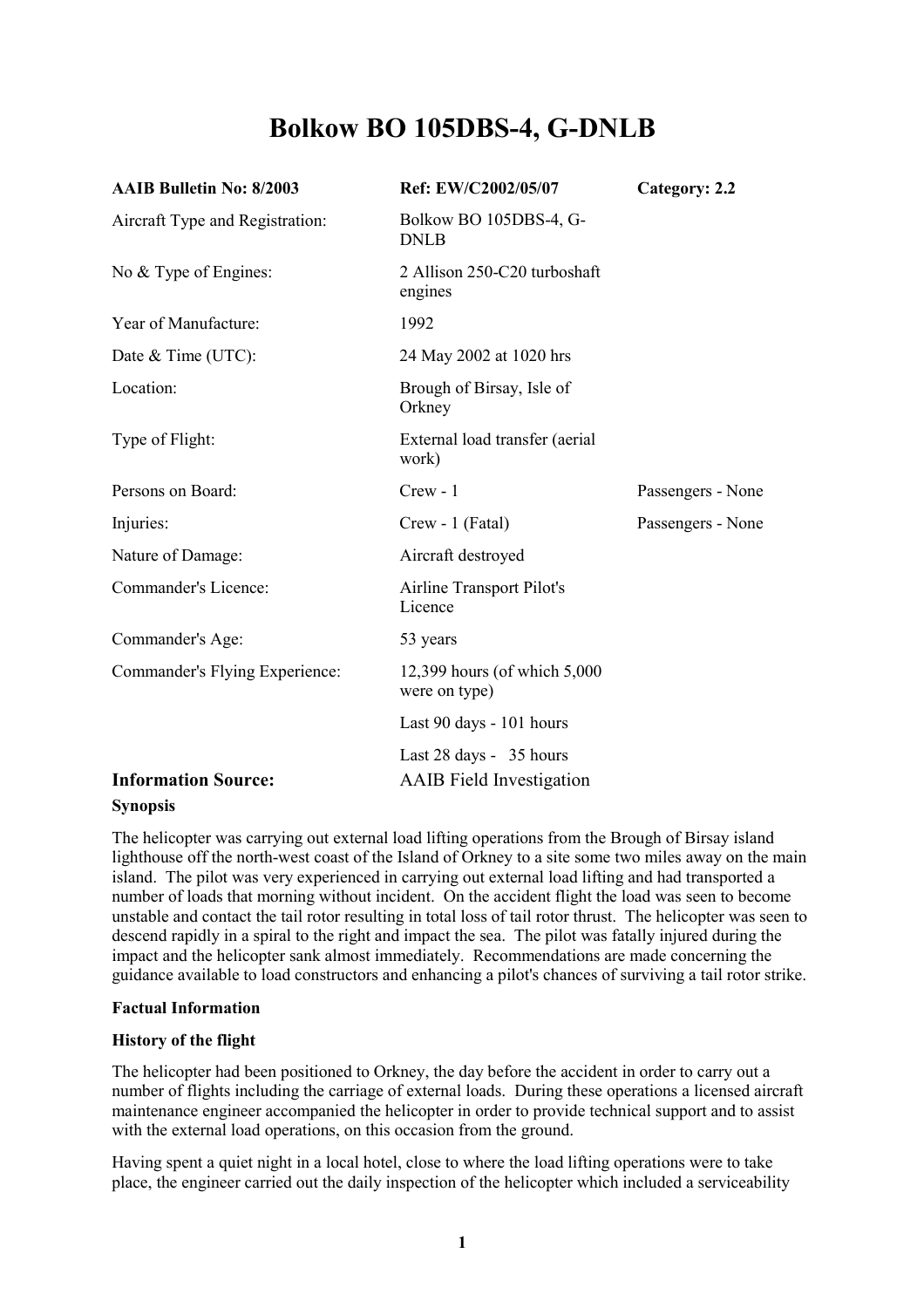check of the load hook which worked normally. After breakfast, the pilot and engineer met with four persons from a local building contractor and two representatives of the client at approximately 0810 hrs. The weather was good with a south-easterly wind of about 15 to 20 kt. The external load lifting task required 11 loads to be brought from the Brough to a drop point on the main island shoreline, which was approximately 2 nm from where the loads were to be uplifted. There were also four loads to be taken from the mainland to the island. It was agreed that the helicopter would lift three contractor's staff and one of the client's representatives to the Brough in two flights whilst the two other persons remained on the mainland to receive and despatch the loads.

After a participants' briefing and allocation of duties, the aircraft commenced flying at about 0830 hrs. Having deployed the four men to the island to carry out the final preparation of the loads and attach the lifting strops, the pilot and engineer flew to the client's base at Stromness. From there they undertook a short transit flight taking three passengers to Auskerry and then returned to Stromness and refuelled. The aircraft returned to the Brough of Birsay at approximately 0940 hrs and the engineer left the aircraft to supervise the load lifting operations.

Whilst the helicopter was absent on its journey to and from Auskerry, the building contractor's staff packed most of the cargo of building materials into lifting bags; the only limitation for load construction was that the maximum weight should not exceed 450 kg. The loads were checked and lifting strops attached by the client's representative who had received training in carrying out these duties from the aircraft operator. Due to the wind which had increased to about 30 kt, the client's representative in consultation with the aircraft engineer decided that three loads, two of which comprised wooden shed sections and a 'Portaloo' would not be taken. This was based on previous experience of those types of loads being unstable in strong, gusting wind conditions.

The client's representative at each location attached a two metre metal strop (the lower strop) to the load to be flown. When the aircraft was in a low hover, the representative either attached or detached the lower strop to the end of the swivel safety hook on the end of the upper strop attached to the helicopter. This process was successfully undertaken with a variety of loads, which were transported according to a list provided by the client. Witnesses described the operations as taking place normally with all loads appearing to fly in a stable condition, the aircraft taking only a few minutes to transit between the two operating sites.

Having returned to the Brough to lift the penultimate load, the aircraft was marshalled over the load by the maintenance engineer. The load consisted of two scaffolding frames bound together with wire and a number of 16 cm x 1 cm metal electrical conduit sections approximately two metres long tied across the scaffolding in two groups with wire wrapped around the items and twisted together to secure them. Figure 1 shows a replica load.

# **Figure 1 - Photograph of replica load**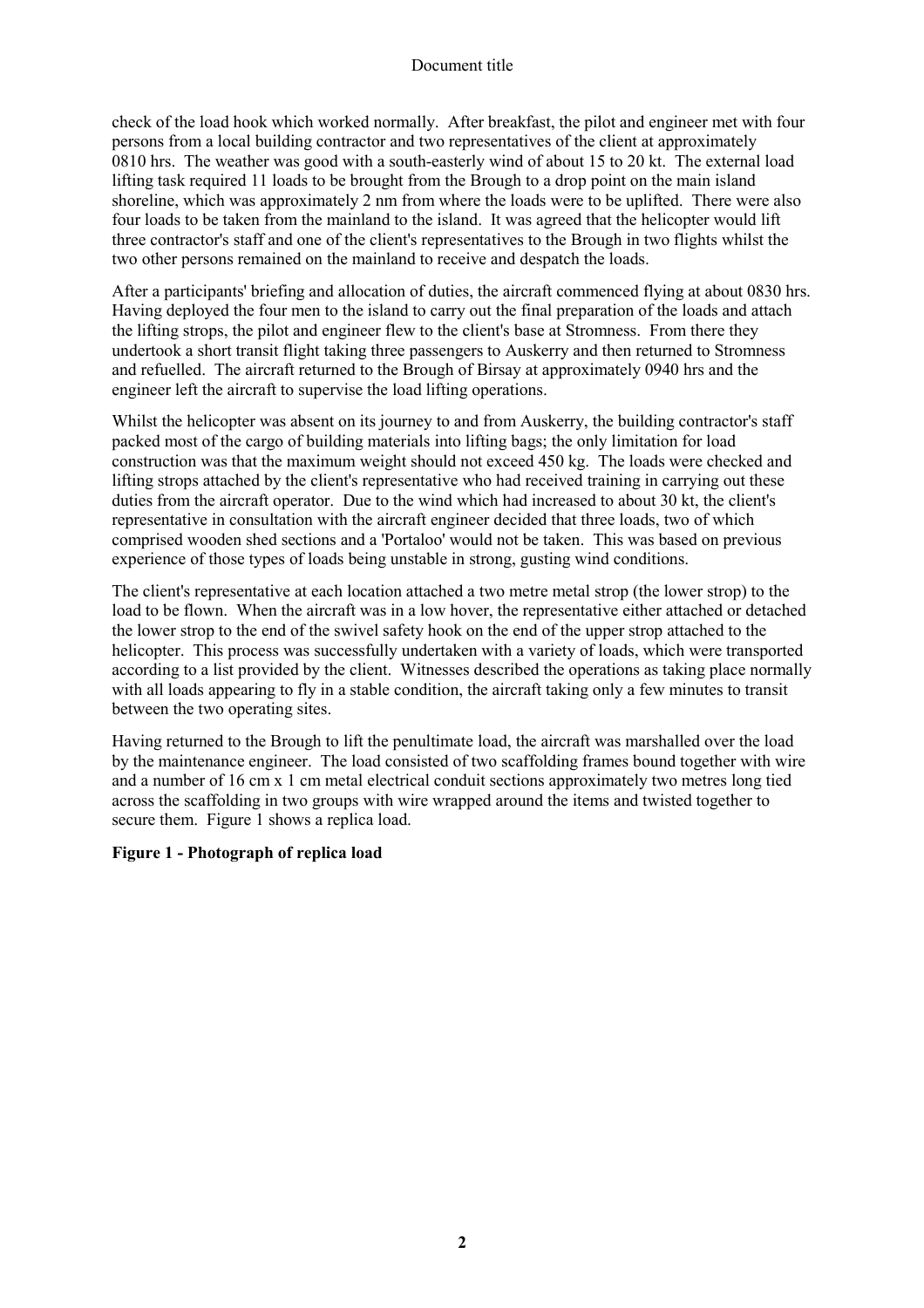

The load was attached to the upper strop by the clients' representative who had been trained as an HLO (Helicopter Landing Officer) but on this day was acting in the role of 'Hook on Person'. When he was clear of the rotors, the aircraft engineer who was acting as the Load Dispatcher and HLO marshalled the helicopter into a high hover. As the load cleared the ground it began to rotate slowly which was not unusual. When the load was sufficiently clear of the ground, the engineer signalled to the pilot that he was clear to depart. The aircraft transitioned into forward flight, gently accelerating and climbing to an estimated height of 400 feet. The load stopped spinning and began to trail normally beneath the helicopter swinging from side to side in a reasonably stable condition. The wind direction had remained at about 130° but the wind speed had increased in strength to between 30 and 35 kt. As the helicopter crossed the southern shoreline of the island, the load swung back and became unstable, swinging fore and aft as well as from side to side in a circular spinning motion which rapidly caused the load to contact the tail rotor. Witnesses described the load as exploding or breaking up with debris falling from the aircraft and the engineer saw what remained of the tail rotor blades had stopped. One witness thought he saw the remains of the load falling away from the helicopter shortly after the impact.

#### **Helicopter's final manoeuvres**

After the load struck the tail rotor, the helicopter turned rapidly to the right through approximately 90°, rolled right and pitched nose down. It appeared to pause with a yawing motion left and right before entering a descending turn to the right. The helicopter disappeared from the view of the persons by the lighthouse but according to witnesses on a boat and others on the mainland, the fuselage continued to rotate around the rotor head some two to five times until it reached a height of about 30 feet. At that point it dropped rapidly then rolled to one side before striking the water very heavily in a banked turn to the right, with a nose-high attitude. The aircraft sank after a few seconds. Two local fishing boats commenced an immediate search for occupants and informed the Coastguard by radio. The Coastguard immediately launched a lifeboat and a Search and Rescue helicopter.

#### **Personnel information**

The pilot successfully completed his Line Proficiency Check on 28 March 2002 which included the external load element of the assessment. On 2 May 2002 he completed both the Emergency and Safety Equipment and Pilot Proficiency Check. In summary, the pilot was properly qualified and experienced to conduct the flight.

#### **Aircraft Information**

The BO 105 is a twin turbine five seat helicopter with a hingeless main rotor, having four composite blades, together with a two-bladed composite tail rotor. The foam filled main blades utilise a unidirectional glass-fibre roving lamination, which forms a loop around each blade root and carries tensile loads. Diagonally layered GRP skin panels confer torsional stiffness.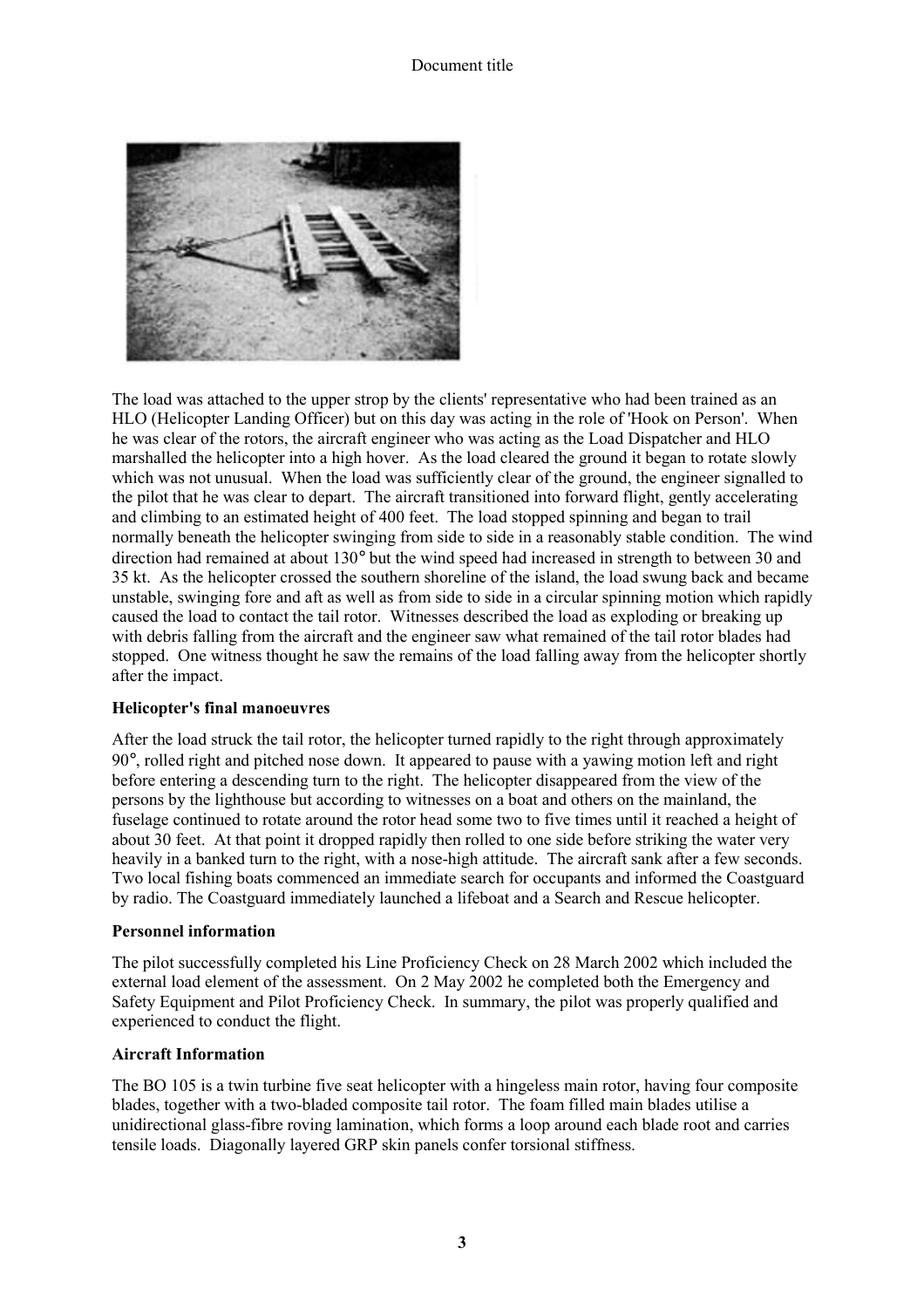The aircraft is controlled by mechanical linkages through a self-contained dual redundant hydraulic pack, powered from two independent pumps driven by the main rotor gearbox.

Engine speed selector levers are positioned above the pilot. They are set fully forward during normal flight when engine power is automatically controlled to maintain an appropriate rotor speed. They may be moved back to the IDLE position causing the engines to run at a low power setting, insufficient for normal flight. They may then each be further moved fully back (after depressing individual plungers) to enable them to reach the CUT-OFF position. This causes the relevant engine to run-down and stop. The IDLE and CUT-OFF positions are available for use on the ground and may be used in flight under certain emergency conditions.

G-DNLB was equipped with a load hook operated electrically by the pilot, utilising a release trigger on the collective control. An emergency release could be operated mechanically by way of a foot control. An adjustable external mirror was fitted enabling the pilot to observe the load whilst it was within certain arcs. A two metre long metal strop was attached by a metal ring at one end to the aircraft hook. A swivel safety hook was installed at the other end of the strop. It was intended that the strop would remain with the aircraft throughout the lifting operation. Each individual load incorporated another dedicated strop which, for lifting and transit, would be connected to the swivelling load hook.

## **Aircraft Operating Weight**

The helicopter's weight at the time of the accident was calculated at 2,156 kg including the external load; this was below the maximum permitted take-off weight of 2,400 kg. Fuel onboard at the time of the accident was calculated at 256 kg, which was sufficient for at least one hour of flying which was more than enough to complete the external load lifting task and transit to Stromness to refuel.

## **Flight Recorders**

Flight recorders were not required for this helicopter and none were fitted.

#### **Wreckage and impact information**

The wreckage was located on the sea bed at a depth of approximately 8 metres. The pilot's body was secured in the right front seat. He was removed by divers shortly after the accident and prior to the arrival of the AAIB Inspectors. Underwater video photography was then carried out in order to assess the condition of the helicopter.

The resulting video images were studied. The wreckage distribution on the sea bed together with the degree of damage and break-up were noted. It was observed that the bulk of the aircraft, though severely damaged, was relatively complete but there was nothing connected to the helicopter's hook; both strops and the external load were missing. Locally the sea bed was covered with a dense growth of kelp with fronds up to 6 feet high; the length and density of kelp in the area made searching for the missing items impractical.

The wreckage was recovered from the accident site under AAIB supervision and, along with other items recovered during the initial search, transported to the AAIB's facility near Farnborough in Hampshire.

# **Detailed Aircraft Examination**

It was confirmed that the structure was damaged in a way consistent with the aircraft descending rapidly backwards, parallel to its longitudinal axis, into the water. The two tail rotor blades, which were among the items recovered from the water before the AAIB arrival, had separated close to their roots in a manner consistent with having struck a firm object, rather than as a result of the water impact. All of the other items that had separated from the main wreckage were assessed to have done so as a result of water impact, on collision with the sea bed, or during the salvage.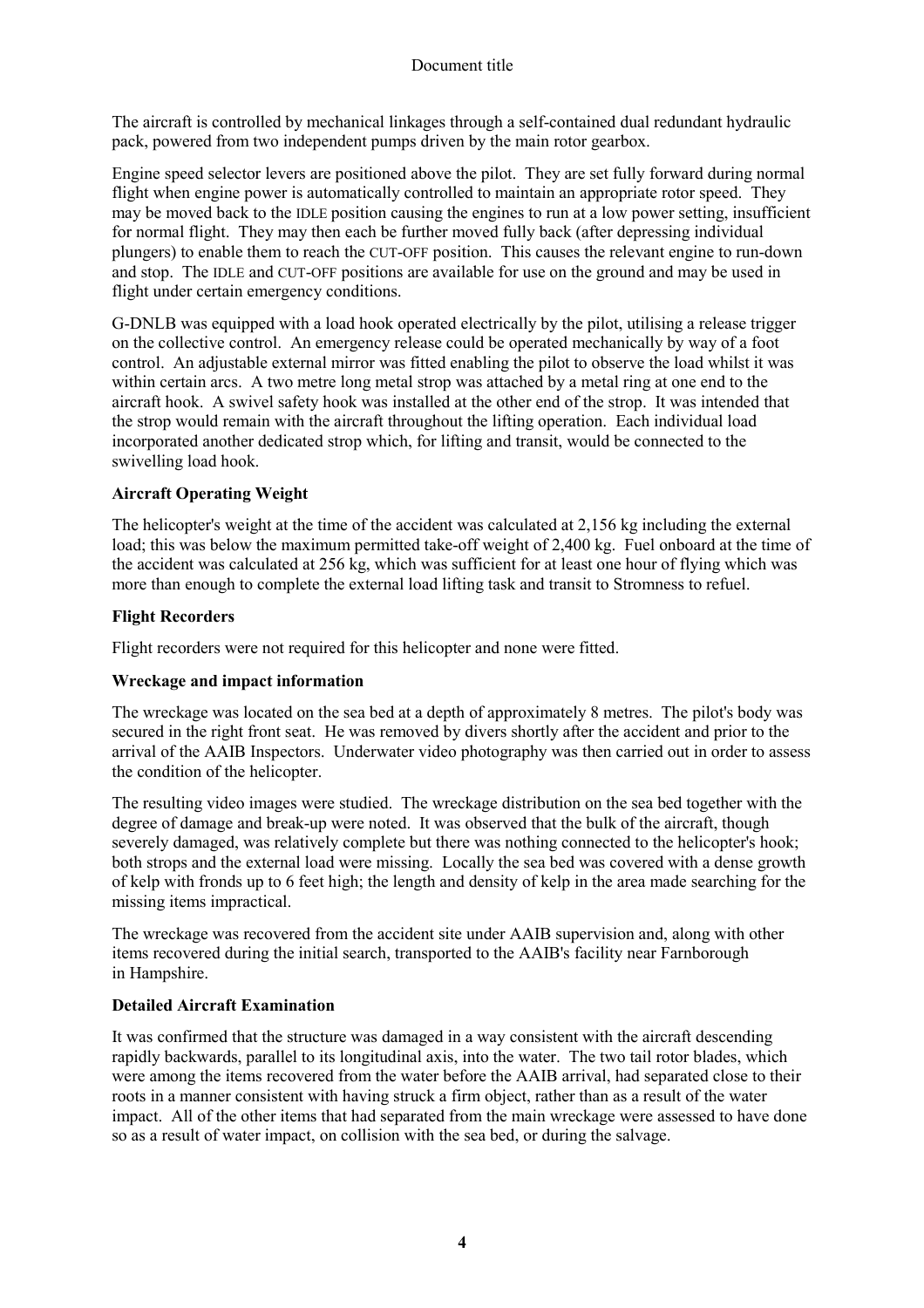The mechanical flying control system was examined and all components were found to be correctly connected except in areas where failures had occurred, which corresponded to other local structural damage. In all cases the failures were consistent with the expected effects of impact forces.

The dual hydraulic pack was removed from the aircraft complete with the two hydraulic pumps and the pressure hoses connecting each pump to the relevant hydraulic system. The pack and the two pumps were then installed on a dedicated rig normally used for functional testing of such systems after overhaul. All mechanical, electrical and hydraulic functions specified in the helicopter manufacturer's post-overhaul test schedule were carried out in the presence of an AAIB Inspector and all these systems performed according to specification.

The engine speed selector levers, together with their connections to the engines, were visually examined. Both levers were found to be at, or close to, the rear limit of their travel, suggesting they were in either the IDLE or the CUT OFF position. The nature of their design, coupled with the features of the impact, made it possible that some movement had taken place during the impact or salvage. It was considered improbable, however, that both would have moved the full distance from the normal flight position to the IDLE or CUT OFF positions as a result of the impact. Examination of the underwater video confirmed that the selector levers had not moved significantly between the arrival of the aircraft on the sea bed and the subsequent examination at Farnborough.

The engines were examined before their removal from the aircraft. They were then dismantled under AAIB supervision. It was judged that at the time of water impact, both engines were either not operating or were operating at low power. One engine had positive evidence that at the time of impact or very shortly beforehand, it had been functioning. There was no evidence of pre-impact mechanical failure in either unit.

The main rotor gearbox was examined externally and internally using an optical boroscope. No evidence was found of pre-impact failure.

#### **Estimation of main rotor speed at water impact**

The opinion of the helicopter manufacturer was sought in order to try and establish the main rotor RPM (RRPM) when the blades contacted the surface of the water. This assessment was carried out using notes and photographs supplied by the AAIB. The four main rotor blades were colour coded yellow, green, blue and red, and were always fitted in that order. In the manufacturer's opinion, the yellow blade on G-DNLB was the first blade to impact the water and had broken cleanly at the blade root where it entered the blade grip. The green blade had a lower energy failure as the RRPM reduced; again the failure was at the root but the fibre rovings gave a more fibrous appearance to the failure. The blue and red blades had failed outboard of the root. The manufacturer stated that this effect was caused by the blade flapping upwards and then twisting up at the leading edge of the tip. This failure mode caused the upper surface of the relevant blade to be shed.

A comparison was made of the main rotor blade failures on another BO 105 helicopter, which had been flown inadvertently into the sea with the RRPM at a normal setting of 100%. The first two blades broke at the root in the same 'clean' manner as the yellow blade on G-DNLB. The third blade failed in the same manner as the green blade and the fourth blade failed in the same manner as the blue blade. From this comparison, the manufacturer concluded that the RRPM of G-DNLB were less than 100%. The actual RRPM were estimated at approximately 80 to 90%.

A re-assessment of the blade damage was carried out by the AAIB in the light of the helicopter manufacturer's opinion. It was noted that the actual root damage to the yellow blade differed from that assumed in their analysis as a consequence of some post-accident damage incurred during salvage and transport, rather than being an impact feature. The manufacturer made reference to 'broomstrawing' at the blade root; this referred to the way in which exposed fibre rovings projected from the grip on the green blade. The extent of this effect on the root end of the separated yellow blade was not clear in the photographs supplied, since the salvage and transport damage was only evident on close examination of the blade stump and the inboard end of the separated section.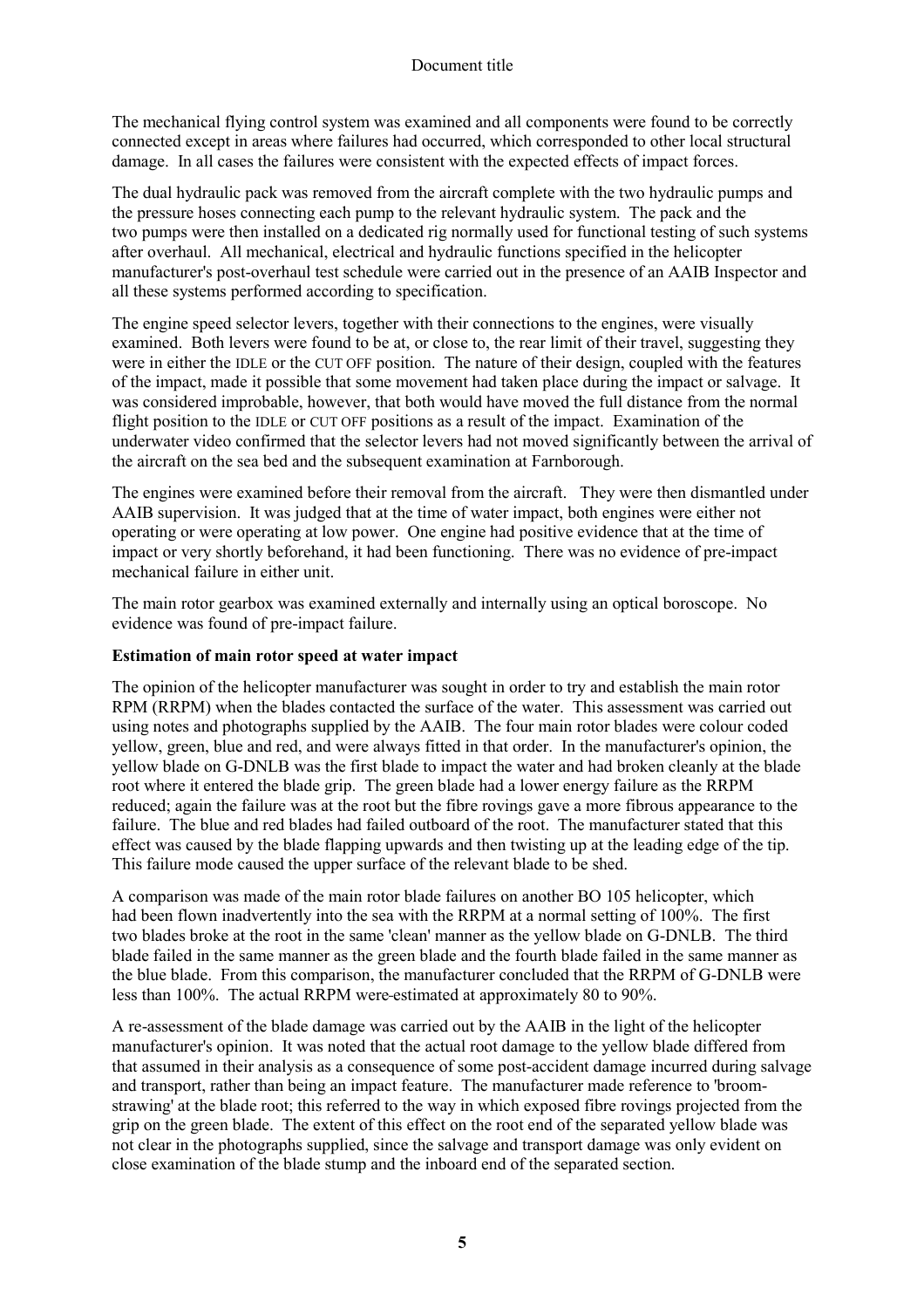It was also noted, however, that a fragment of the missing green blade was among the recovered items. When viewed in conjunction with the other blades, it was evident that the yellow blade was the only one to have broken off at the root without sustaining damage outboard. It was also clear that delamination had occurred on the remaining three blades, indicating that a considerable RRPM drop had occurred after the first (yellow) blade hit the water. Utilising the manufacturer's theory, this evidence confirmed that low RRPM were present at water impact.

# **Medical**

Following a post mortem examination of the pilot, there was no evidence of any natural disease, alcohol, drugs or toxic substance which may have caused or contributed to the accident. The accident was considered to be non-survivable due to multiple injuries consistent with sudden deceleration as the helicopter hit the sea tail-first.

# **Tests and Research**

# **External load evaluation**

The external load being carried at the time of the accident was not recovered. The persons who had constructed the original load assembled an identical load, (as shown in at Figure 1). The scaffolding sections were attached to the end of the lower wire strop with canvas straps joined at a swivel connector. The total distance from the load hook connection to the bottom of the load was 6.95 metres. The total width of the load was 2.4 metres and it weighed 68 kg.

The replica load was taken to the Ministry of Defence (MOD) Joint Air Transport Evaluation Unit (JATEU) at Brize Norton in Oxfordshire. The role of JATEU is to assess loads, which may be required to be flown beneath MOD helicopters and stipulate the method of carriage. Their assessment of the replica load was that it would not be flown as an external load beneath a military helicopter due to the flat profile and lack of mass, which in combination, would cause the load to be highly unstable. If for operational reasons it was imperative to transport the scaffolding sections and electrical conduit, it would probably have been carried as internal freight. If it was not possible to carry it as internal freight, the items would either have been placed in a net with some heavy ballast or the scaffolding sections would have been suspended from each corner and ballast placed on the platform made by the load to give it stability. JATEU considered that the load as prepared would not only be unstable both longitudinally and laterally, but also tend to twist around the swivels.

A static assessment of the replica load when attached to the aircraft load hook and then laid out to the rear as if trailing behind the helicopter, showed that when trailing, the load could be directly below the tail rotor.

A flight evaluation of the replica load was carried out using an identical BO 105 helicopter. A 45 gallon container filled with water was suspended in a net from a 16 metre strop attached to the aircraft load hook with a swivel connector. This load provided a safety distance between the replica load and the helicopter. A load hook was attached to the bottom of the net and from this was suspended the replica load. The weather conditions were good with a surface wind of 15 kt gusting to 22 kt. The combination of loads was then flown at speeds up to 65 kt with gentle acceleration through the speed range. An uncommanded jettison of the load occurred at 65 kt, which caused the load to disintegrate as it struck the ground.

Prior to the jettison, three runs were made initially with the safety distance load alone and then two runs with the replica load attached to it. The first run demonstrated that the safety distance load was stable up to the 60 kt flown with only small gentle swings in the lateral and fore and aft axis. With the replica load attached, there was a small degree of interaction between the two loads. When the safety load swung one way, the replica load moved in the opposite direction; this only happened in the low speed range up to 20 kt. A more significant effect was that when the helicopter was accelerated, the safety load tended to act as a damper reducing the acceleration and resultant swing of the replica load. As the load combination was accelerated, both loads swung back, the lighter replica load more than the safety load. The replica load also described a circular motion with the scaffolding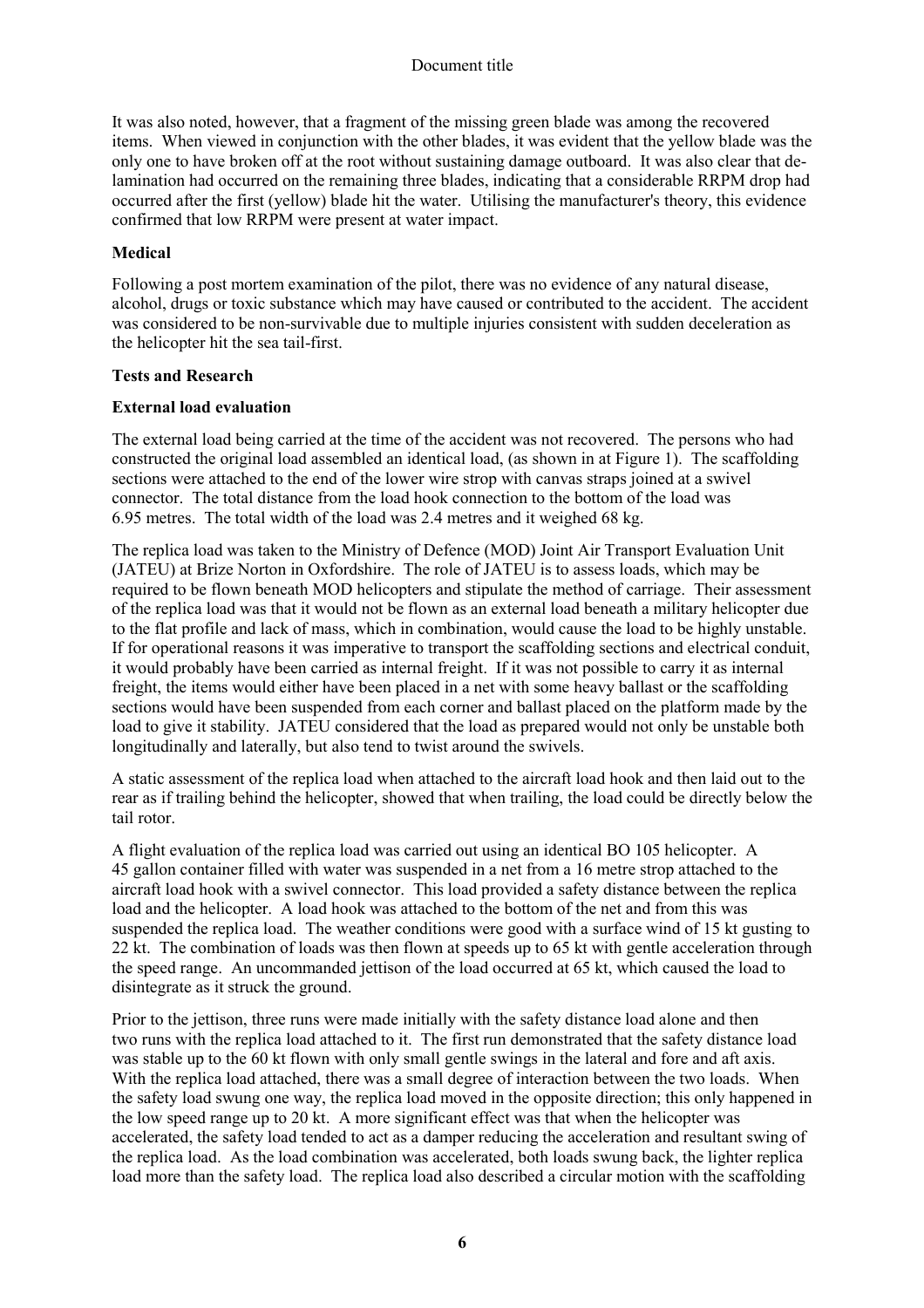sections slowly spinning around the swivel attachment. As speed was increased up to 65 kt, the motion became more exaggerated describing a larger arc but with the spin rate of the load remaining the same.

#### **Additional research**

Whilst the witnesses were consistent when describing the initial flight path of the helicopter following the loss of the tail rotor blades, there were differences in the number of orbits the aircraft was thought to have made before impacting the sea. In order to try and identify the difficulties encountered by the pilot and establish from the evidence his most likely actions, four main areas of work were undertaken:

a. Reviewing the recently completed comprehensive Civil Aviation Authority/Ministry of Defence commissioned research work on tail rotor failures.

b. Reviewing 21 previous tail rotor related accident reports provided by the aircraft manufacturer.

c. Investigating the flight characteristics of the BO 105 following the loss of the tail rotor using the helicopter manufacturer's fixed base engineering simulator and BO 105 procedure trainer.

d. A similar BO 105 was also flown to establish the height needed to accelerate the helicopter to the 60 kt requirement stated in the emergency check list, having lowered the collective lever fully but without retarding the engine speed select levers (SSL).

## **Review of previous accidents**

The accident reports contained a cross section of failures including tail rotor drive shaft, gearbox and rotor blades, in the cruise at medium altitude, at low speed and at low height. When reviewing these reports, the common factors were how rapidly the helicopters yawed and rolled to the right accompanied by a large nose down pitching moment. The helicopters had also continued slow orbits to the right despite their collective levers being fully lowered. Attempts to raise the collective or reduce air speed caused the helicopters to increase their yaw to the right with a loss of airspeed necessitating immediate lowering of the collective. In only two accidents were both engines shut down; in the remainder the helicopter rotated to the right rapidly. When the collective lever was raised, even the application of maximum cyclic deflections to try and maintain the aircraft attitude level seemed to have little effect.

One pilot reported that in trying to control the helicopter, he was unable to remove his left hand from the collective lever in order to shut down the engines using the SSLs located at the forward end of the overhead console.

The most descriptive report was from a pilot who suffered a loss of tail rotor thrust in the cruise at 100 kt and a height of 2,000 feet above the sea. Once established in autorotation, any reduction in airspeed below approximately 80 kt brought an increased yaw to the right but maintaining the high airspeed created a very high rate of descent. Whilst the engine SSLs were brought back to IDLE on that occasion, when the helicopter was flared hard at approximately 50 to 75 feet above the surface it decelerated rapidly but the aircraft began to yaw to the right. At about 25 feet height the pilot raised the collective to check the rate of descent but the yaw to the right increased with the nose pitching down and the aircraft was reluctant to respond fully to aft cyclic input. It struck the surface in a noselow, left-side first impact. The floats were inflated prior to entering the water but some of the four floats fitted to the skid landing gear were broken off on impact which resulted in the aircraft floating inverted just below the surface.

# **Simulator flight trials**

During the simulator flight trials it was noted that if lowering the collective lever was delayed or if the lever was not lowered fully, the yaw continued at a rate dependent on lever position. The secondary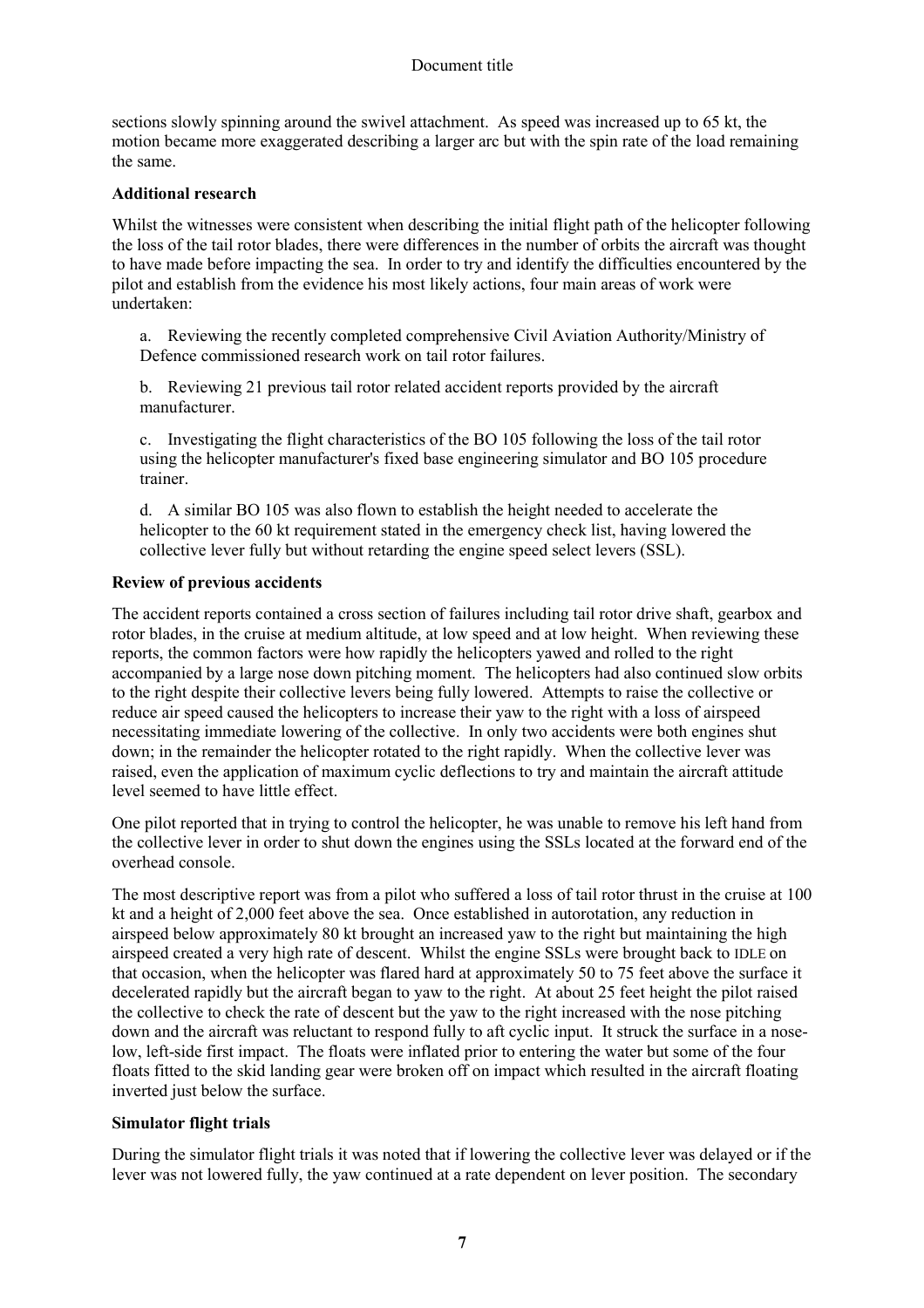effect of the yaw was a significant loss of airspeed (40 kt) due to the change from forward to sideways flight. This change in direction caused the main rotor disk to flap back initiating a roll to the right which, even with a large opposing cyclic control movement, reached 45° before recovering to wings level. The helicopter nose pitched down 40° as the yaw continued in the right banked attitude. The pitch-down assisted in regaining the lost airspeed but the violent nature of the departure induced the immediate pilot reaction of moving the cyclic left and aft in order to prevent the helicopter departing further in pitch and roll. Having initially overcorrected the response to the departure in the simulator, it was then necessary to lower the nose positively in order to accelerate the aircraft to the 60 kt airspeed required in the Emergency Checklist.

The Emergency Checklist also instructs the pilot experiencing a drive shaft failure in flight, with regard to the collective lever and cyclic stick, to '*Adjust to obtain minimum sideslip angle and, if possible, level flight'.* It was found in the simulator that any attempt to raise the collective at 40 kt and above caused the helicopter to yaw to the right and the lever had to be lowered immediately to prevent the loss of airspeed and yaw roll couple occurring again. Below 40 KIAS the helicopter continued to yaw right and orbit to the right even with the collective lever fully down.

# **Aircraft flight trials**

The flight trials in a BO 105 helicopter demonstrated that a height loss of 300 feet occurred during acceleration from 20 KIAS to 60 KIAS at wings level using 20° of nose-down pitch (as described by the witnesses). The time taken to achieve 60 KIAS was 7 seconds.

## **Organisational and management information**

## **Operator's procedures**

The helicopter was operated either from the ship, which the client used to provide support for their various facilities around the coast, or it was deployed to remote sites operating from shore based locations. Within the aircraft operator's operating procedures covering external load operations, comprehensive guidance and requirements were set out for conducting such operations. The three ground staff required were identified as the Load Dispatcher, Hook on Person and Load Receiver.

# **Personnel roles and responsibilities**

#### *Load Dispatcher (LD)*

The person at the pick-up point who checks the preparation of the loads and the attachment slings. He ensures the safety at the pick-up point. He manages the despatch of the load by the groundcrew when carrying out the attachment of the load and the departure of the helicopter with the load by communicating instructions to the pilot using marshalling signals and/or radio communication.

#### *Hook on Person (HoP)*

Assists with the preparation of the loads and ensuring they are properly attached to the helicopter. When the helicopter moves vertically upwards to tension the attachment sling he ensures the sling is vertical and that the slings are not kinked or snagged and that the load is hanging correctly.

#### *Load Receiver (LR)*

Manages the delivery of the load at the drop-off point. Ensures the safety of the drop-off point environment and communicates instructions to the pilot through marshalling signals and/or radio communications.

# *Helicopter Landing Officer (HLO)*

The person who is in control of the lifting operation and usually conducts the marshalling of the helicopter.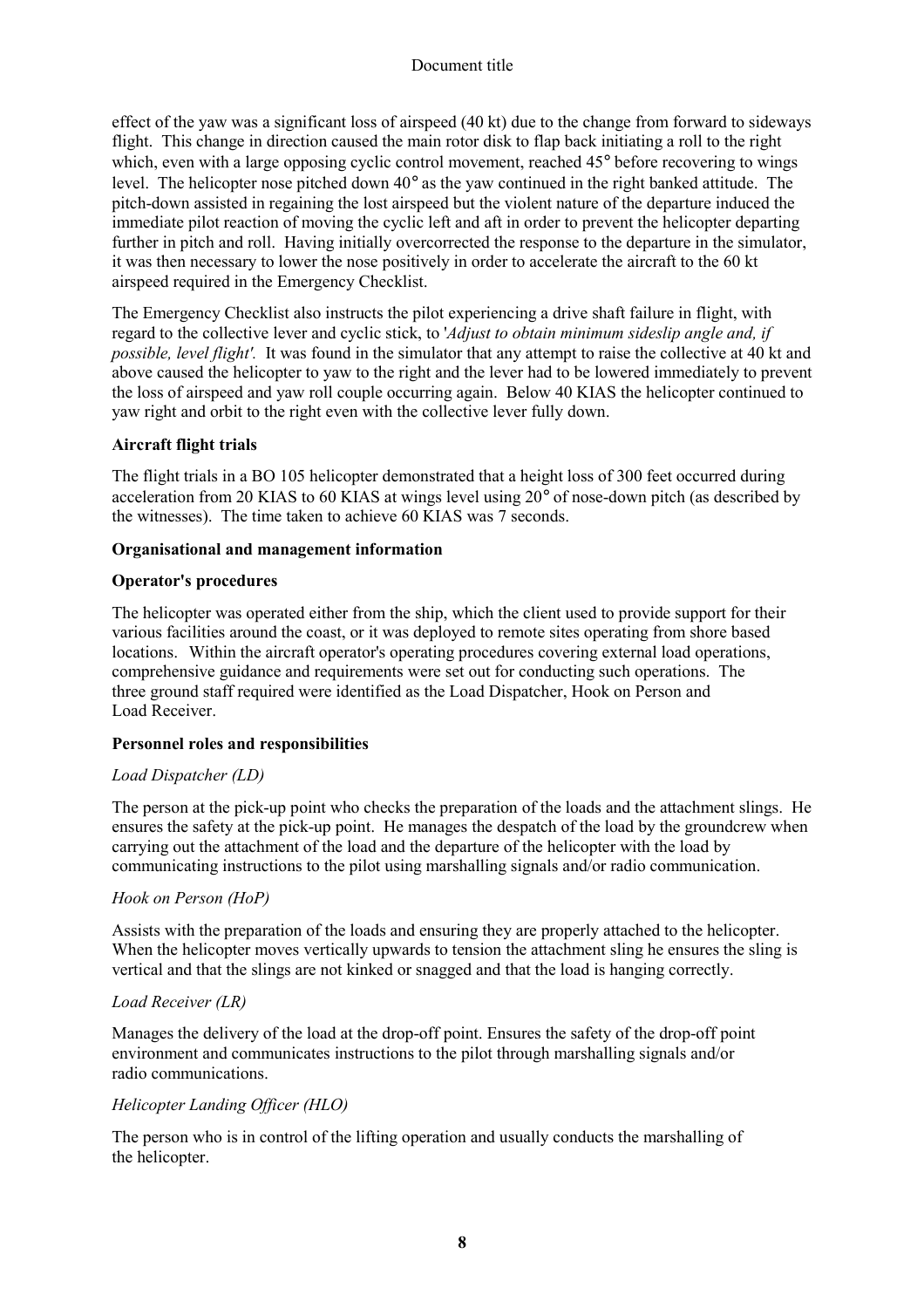# *Client's procedures*

The client provided staff trained as HLO to supervise load lifting operations either onboard the ship or at the remote operating sites. An HLO received a two-day training course organised by the operator which covered load preparation and marshalling. Loads were either assembled and inspected by the HLO onboard the ship or assembled onshore by the contractor and the lifting strops attached and the load inspected by the HLO. Within the client/operator contract it was clearly stated that the pilot was ultimately responsible for deciding if a load was suitable to be carried.

As part of a process of continuous development of advice between the client and the operator, an eleven point Health and Safety Notice was issued by the client on 13 September 2001 following some incidents during external load operations. Of particular relevance to the accident were:

Item 1. Helicopter operations will be carried out using trained and competent staff only. Refer to the appended schedule of trained staff.

Item 2. Each operation shall be staffed by an HLO at each side of the operation and a trained hooker on at the despatch side of the operation.

Item 5. All 3 members of staff will have radio communication between themselves and the pilot.

## **Operator's communications policy**

The operator also stated its policy on communications in the Operations Manual. The relevant paragraph in relation to the accident was:

## **Communications**

It is essential that there is adequate ability to communicate between the aircraft and the ground crew. This can be by standard marshalling signals but safety and efficiency can be significantly improved by providing the ground crew with A/G (air to ground) VHF radio sets linked to a helmet mounted headset. It is normally sufficient to provide the load dispatcher and load receiver with radio equipment, but it may be desirable to provide other members of the ground crew with an R/T reception only facility for passing urgent safety messages.

Whilst radios had been issued by the base manager at Stromness, the engineer at the lighthouse, who was acting as the HLO at the pick-up point, was not equipped with a radio. The HLO at the drop off point on the main island of Orkney had a radio and heard RTF, probably between the pilot and a manager at Stromness.

External load lifting techniques

The techniques adopted by the operator for the movement of external loads are set out below.

# **Flight Techniques**

All external loads must be treated with extreme caution until their flying characteristics have been established.

Compact, dense loads with short strops tend to be the most stable. Light loads or loads with a large surface area can become very unstable with very little warning. It is sometimes necessary to add weight or alter the aerodynamic qualities of the load to make it more stable.

The safe cruise speed with any load is at least 5 kt below the onset of any noticeable vibration. It is quite common for loads to start a pendulous swing, particularly if the long strop is being used. This sort of swing is usually fairly benign but should be monitored closely.

# **Takeoff**

The aircraft must be positioned so that the strop is absolutely vertical before taking the weight of the load to avoid dragging the load or creating unnecessary swing in the hover. Once established in the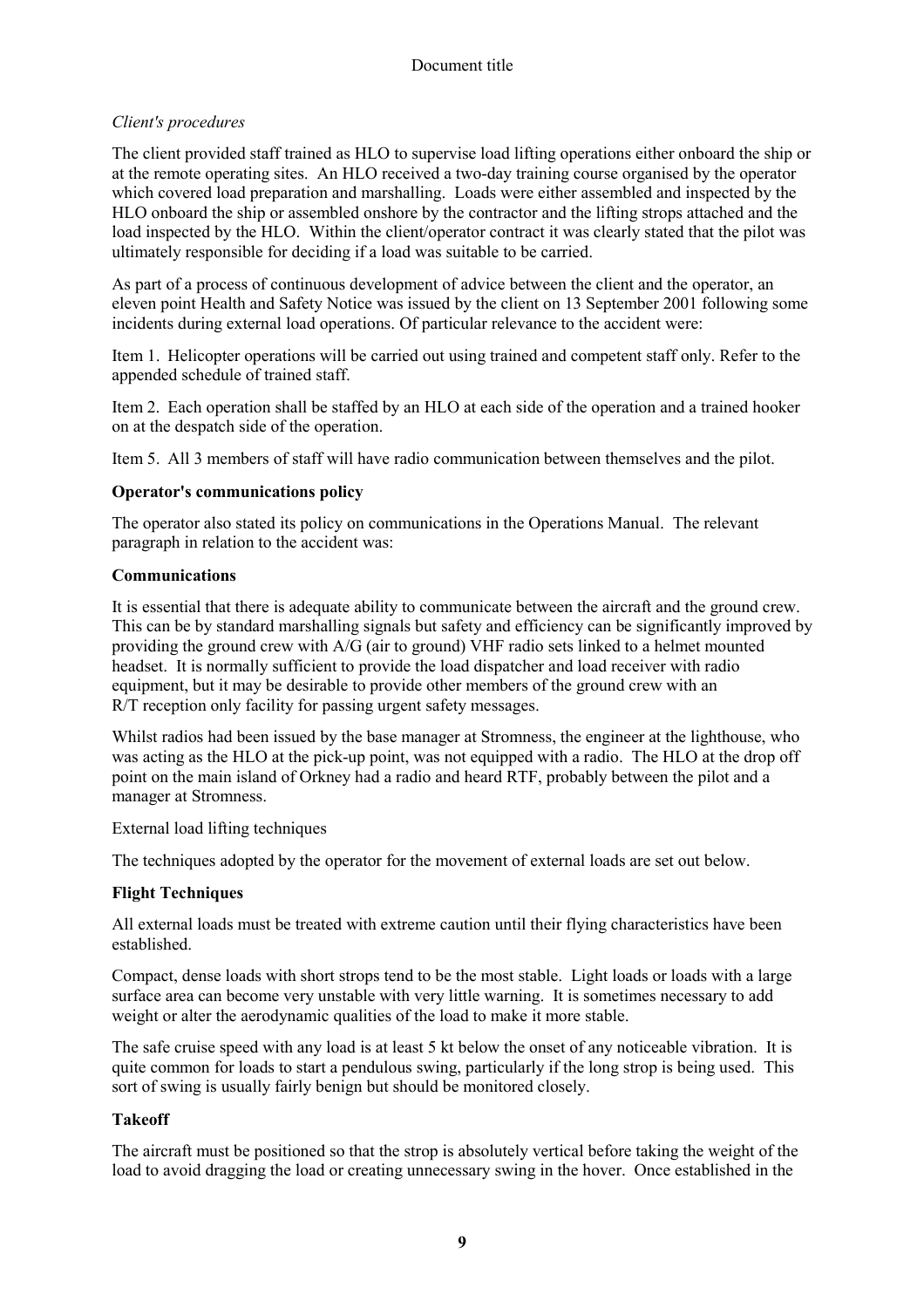hover, particular attention should be paid to the amount of power available to allow safe transition into forward flight. The aircraft should stay in the hover until it has been confirmed that the load is hanging correctly. This would normally be done by verbal signal from the aircrewman or a visual thumbs up from the ground dispatcher.

Transition into forward flight should be by slow acceleration and small control inputs. The load should be monitored closely during the acceleration for stability and security. The pilot should be prepared to reduce speed in the event of undesirable oscillations building up or, if the load becomes uncontrollable, to jettison. Depending on the surrounding area, it may be desirable to abort the take off onto a suitable area in front of the aircraft rather than attempting to fly a circuit back to the pick up point. Suitable emergency landing areas should be identified in the pre-flight survey of the operating area. When using a load strop, the pilot should note the radio altimeter height as the load lifts from the ground. This information will be useful during the subsequent approach to land the load. Caution should be exercised as it is possible for the rad alt to lock onto the load.

# **En Route**

The maximum safe cruise speed with a load is unpredictable. If speed is increased gently, then any undesirable oscillations can be identified early and appropriate action taken before the load becomes uncontrollable. Oscillations can usually be damped by gentle reduction in airspeed and a gentle turn may help reduce lateral oscillations. On no account should the pilot attempt to correct the situation by cyclic input. This will invariably aggravate the situation. If the helicopter is fitted with SAS/AFCS or  $AP<sup>1</sup>$  and the cyclic is neutrally trimmed, oscillations can be reduced by lifting a hand off the cyclic and gently reducing collective. If speed has to be reduced below  $Vy^2$ , collective will have to be increased to inhibit unintentional descent. Pilots may find themselves close to a free air hover when trying to stabilise a load. In this event care must be taken to avoid vortex ring conditions. Once the load has been restabilised, the flight may be continued at reduced airspeed.

Load oscillation can also be induced by air turbulence. It is usually the pilot's control input, which will aggravate the oscillation. The experienced pilot will recognise this and will avoid unnecessary control inputs.

#### **Use of hook release arming switch**

The arming switch should be used to make the hook electrical release available for immediate jettisoning of the load during critical phases of flight. The hook should also be armed as a precautionary measure if at any stage of flight the stability of the load is causing concern as to the safety of the helicopter. The hook should be disarmed during stable transit to avoid inadvertent jettisoning of the load.

# **Repetitive Task Underslinging**

It is normal practice when involved with high intensity repetitive underslinging operations for both ground crew and aircrew to start the day's flying fairly cautiously and speed up the round trip time as staff become more proficient. There is a fine line between swiftness and recklessness. Extreme care must be taken to avoid corner-cutting and complacency. Fatigue can also play a part. The warning signs can include omitting to carry out routine cockpit checks, losing track of the number of lifts already undertaken, excessive approach speeds etc. Although the flight time limitations in Section 7 of this manual put a limit on the length of underslinging sorties, pilots must be prepared to take a short break from the task if necessary. One must also consider the rest requirements of the ground teams who may be subject to physical fatigue.

# **Loss of the Tail Rotor**

l

<sup>&</sup>lt;sup>1</sup> SAS/AFCS or  $AP =$  Stabilisation Augmentation System/Automatic Flight Control System or Autopilot.

<sup>&</sup>lt;sup>2</sup> Vy = Best rate of climb speed on all engines.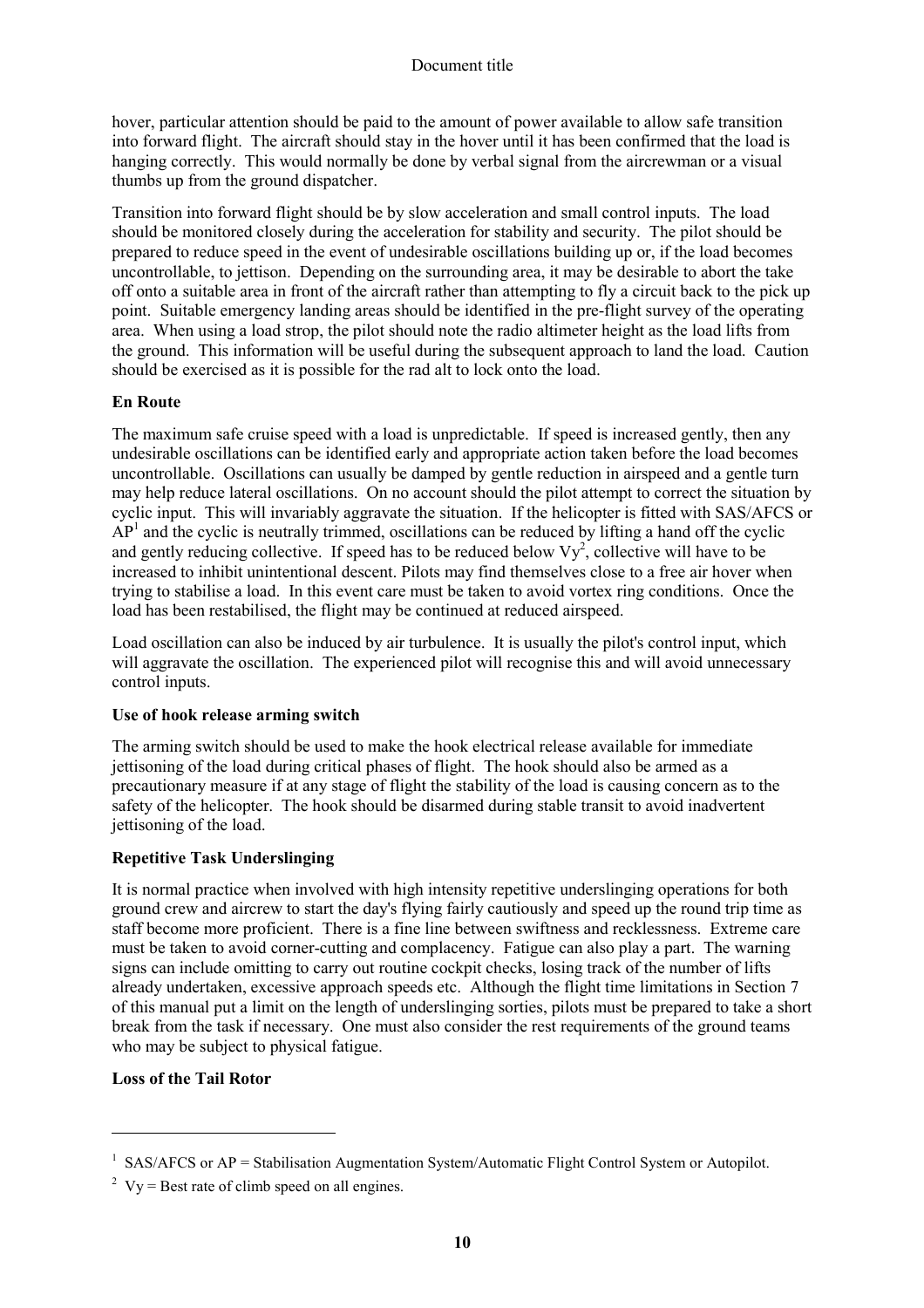The tail rotor on the BO 105 provides an anti-torque reaction to prevent the helicopter fuselage rotating to the right as a result of the torque generated by the turning of the main rotor blades in an anti-clockwise direction when viewed from above.

The aircraft Emergency-Checklist does not cover specifically the loss of tail rotor blades but it does describe to a limited extent the effects of a tail rotor drive shaft failure. Three conditions for tail rotor drive failure are given: 'Hover Inside Ground Effect (IGE)', 'Hover Outside Ground Effect (OGE)' and 'Flight'. For the Hover conditions, the indications would be 'Rapid uncontrolled right yawing motion' and the procedures are:

## **HOVER IGE**

**1. Collective Lever Full down** 

and simultaneously

**2. Landing attitude Establish** 

After landing:

**3. Double engine emergency shutdown Perform** 

## **HOVER OGE**

## **1. Collective Lever Full down**

If height permits:

- 2. Airspeed Gain
- **3. Double engine emergency shutdown Perform**

#### **4. Collective Lever Raise to stop descent and cushion landing**

For the Flight condition, which was appropriate to this accident, the checklist states:

# **Tail Rotor Drive Failure - Flight**

#### **Conditions/Indications**

Complete loss of tail rotor thrust

- Right yawing motion

#### **Procedure**

**1. Collective lever and cyclic stick - Adjust to obtain minimum sideslip angle and, if possible, level flight** 

#### **2. Airspeed - Maintain 60 KIAS or higher**

- 3. Suitable autorotation landing area Select
- 4. Autorotation Perform

*Editorial note: items in bold type within the procedures signifies memory items.* 

#### **Analysis**

#### **Task preparation**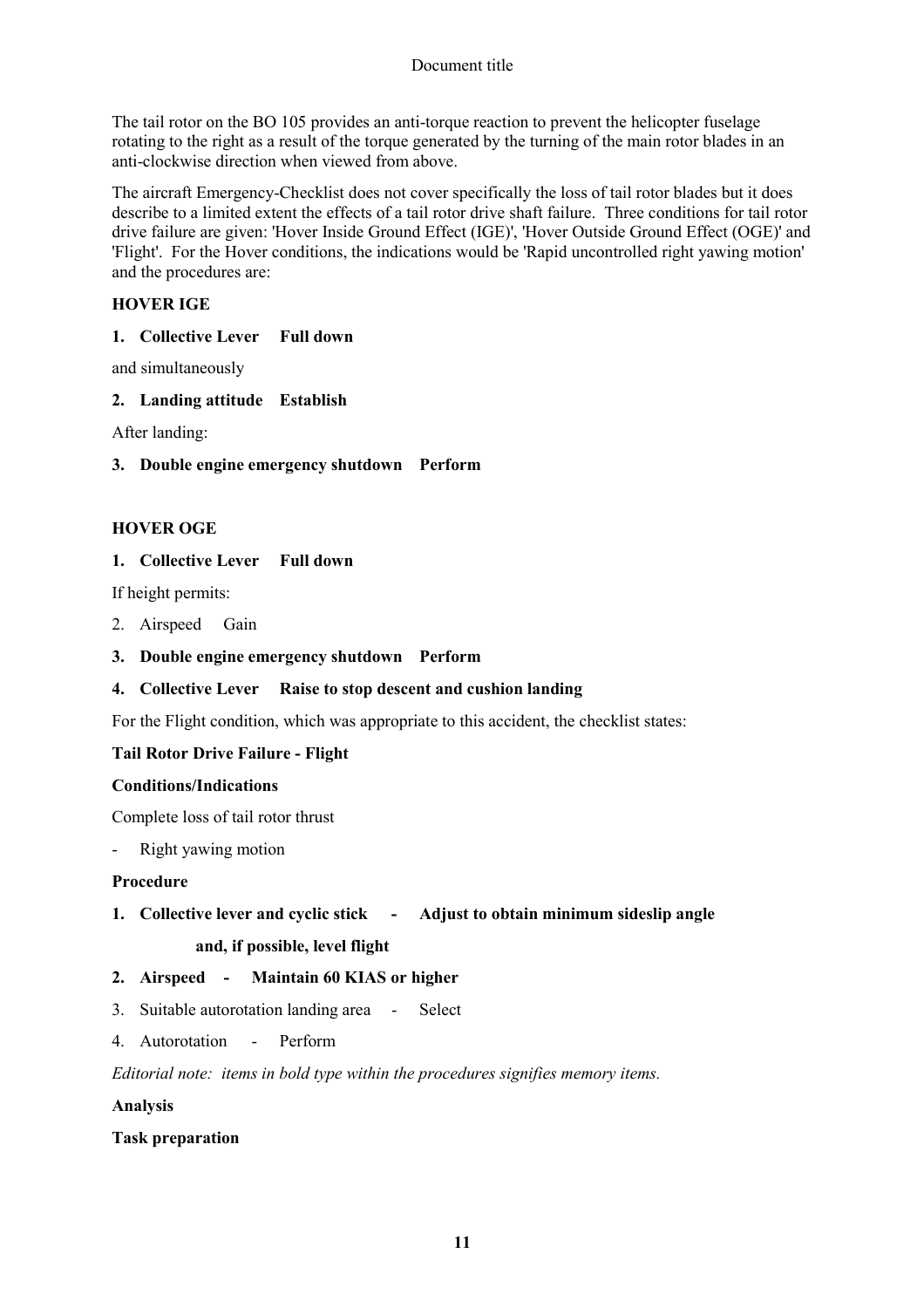On the day of the accident the required briefing of personnel had taken place and the various members of staff deployed to the lighthouse and shore sites. All the staff required to support the lifting operations were present; all were properly briefed and had conducted such operations on numerous occasions.

The pilot was properly qualified, rested and experienced to conduct the external load-lifting task. He was in good recent flying practice and there were no medical reasons for the accident. Moreover, he was under no pressure from needing to refuel or make up time.

## **Load behaviour**

Having picked up the external load, a gentle climbing transition into forward flight was initiated to a height of approximately 400 feet probably climbing at about 40 KIAS. The airspeed may have been higher if the pilot was trying to increase his speed over the ground against the strong headwind. The helicopter was seen to level in height and the load trailed rearwards either due to the acceleration of the helicopter or the gusting wind. It was apparent that the acceleration of the load was strongly linked to the degree of swing and circular motion which resulted. The more rapid the acceleration, the greater the circular swinging motion but the load as constructed was highly unstable, particularly in the gusting wind conditions.

From the external load trial it was noted that the replica load became very unstable at about 60 kt. During the accident flight, through encountering turbulence from the cliff edge or surrounding terrain, the onset of instability may have occurred at a lower airspeed if the load acceleration was rapid.

# **Load construction**

The loads at the lighthouse had been assembled by the contractor's staff in the presence of the client's representative but they could not recall the exact guidance they were given. There had been no means of weighing the prepared loads or the various components. Both the HLOs mentioned in this report were qualified to perform the duties of LD, HoP and LR. The pilot had not inspected the loads but after returning from Stromness, the engineer acting at the time as HLO and LD, together with the clients representative acting at the time as HoP, agreed that the shed sections and 'Portaloo' would not be flown due to their unstable load characteristics in the prevailing strong wind conditions. This decision demonstrates that they were evaluating the suitability of loads for carriage but they did not appreciate the potential instability of the load of scaffolding poles and conduit.

Knowledge of good practice for load construction was evident to JATEU staff and the client's HLOs had sufficient training and experience to know that the large slab sided sections of shed and the Portaloo were unsuitable for external carriage in the windy conditions. However, all the loads had been assembled by the building contractor's staff. They were sufficiently remote from the actual transfer task as not to be specifically trained in relation to helicopter lifting operations and consequently, little guidance was provided to them. The HLOs and the pilot had been extensively trained and had acquired practical experience of external load transfer but from his position hovering overhead the load, the pilot, who had the ultimate right to refuse to carry it, was poorly placed to observe and reject the load.

The fact that the light load of scaffolding frames and electrical conduit sections was likely to be highly unstable was not appreciated by anyone. Had the load been assembled and ballasted in accordance with military practice, this accident is unlikely to have occurred. The unsuitable preparation of the load could have been avoided if officially approved guidance on the correct methods for constructing aerial loads, targeted specifically at those persons who typically construct such loads, had been supplied to the client's staff (particularly the Load Dispatchers) and to the building contractor's staff. Suitably comprehensive written guidance was not widely available within the helicopter industry. Therefore, it is recommended that:

In consultation with the helicopter industry, the Civil Aviation Authority should produce guidance for the preparation, construction and carriage of external loads. This guidance should include methods of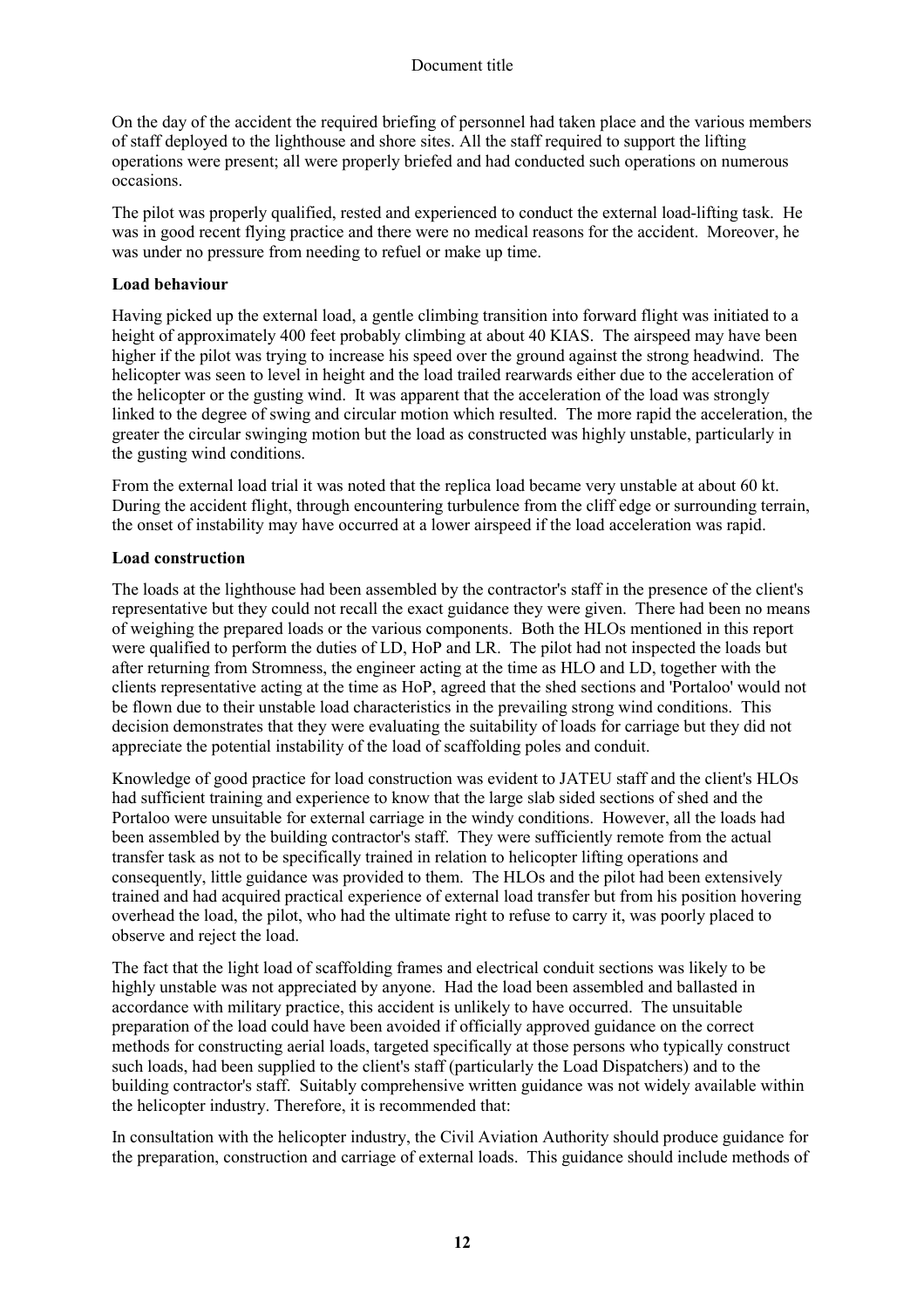improving the stability of loads that have poor or unpredictable flight characteristics. (Safety Recommendation 2003-37.)

#### **Helicopter's manoeuvres after the tailstrike**

When the load contacted the tail rotor, large sections of the tail rotor blades detached. The remains of the hub and blade grips stopped turning resulting in an instantaneous loss of tail rotor thrust. Next the helicopter was seen to yaw rapidly to the right, bank some 20° to the right and pitch nose-down. This was consistent with the reaction of the engineering simulator which, when the failure was simulated in level flight at 500 feet and 60 KIAS, yawed 60° to the right in less than two seconds, even when the collective lever was lowered within one second of the failure. Moreover, the flight trials demonstrated that it was probably not possible to attain the 60 KIAS airspeed specified in the Emergency Checklist within the height available. The height loss in this instance was probably due to a large increase in drag at the high sideslip angle. At an airspeed lower than 40 KIAS, the helicopter would have continued to turn to the right.

Following the initial 90° yaw to the right, the helicopter was seen to continue the turn to the right. At this point it was at best crosswind but probably slightly downwind. Initial attempts in the simulator to bring the aircraft under control led to a rolling and pitching motion, which was comparable to that described by the accident witnesses.

The turn to the right was probably a combination of: the pilot trying to continue the right turn into wind which, following the loss of the tail rotor was the easier direction; low airspeed, possibly below 40 KIAS; and possibly needing to raise the collective lever. This could have been necessary both to contain main rotor RPM which could have risen, and in trying to conserve height in order to turn into the strong wind.

The pilot would have commenced the flare for landing at between 75 and 100 feet above the water or lower if he had not achieved 60 kt. The surface of the sea was choppy with white caps on the waves providing a reasonable visual cue to assist depth perception. Despite the visual cues, judging height above the water is still difficult. Although the helicopter was fitted with a serviceable radio altimeter with an automatic voice warning at 100 feet, the point at which to raise the collective to cushion the touch down would still have had to have been assessed visually.

# **Helicopter condition**

There was no evidence to indicate that at the time the tail rotor was struck, the aircraft was in other than a fully serviceable condition. The external load had been released before water impact occurred and the engine speed selector levers had been moved aft as far as, or beyond the IDLE position before water impact occurred. However, it was not possible to establish whether the speed selector levers had been moved as far as the CUT OFF position. Nevertheless, the assumed displacement of the speed select levers away from the governed position prior to impact was consistent with the reduced main RRPM deduced from the blade examination. It is probable that in the short time available, estimated as between 10 to 15 seconds depending on the amount of collective applied and speed attained in the descent, the pilot was unable to shut down both engines. The witnesses who saw the helicopter impact the sea stated that it orbited to the right a number of times and appeared to drop from about 30 feet, entering the water heavily in a nose-up attitude banked steeply to the right. This was consistent with the damage to the aircraft, which showed a high vertical and rearwards impact.

If the engine SSLs were only retarded to IDLE, or if one was at IDLE and the other forward but out of the governed range, as the collective lever was raised and the rotor RPM decayed, the freewheel units would have re-engaged the engines to the power train. This would have caused the yaw to the right. However, the RRPM would still have continued to decay because, with the engines at a low power setting, there would have been insufficient power to sustain the RRPM. The helicopter would then have dropped rapidly with the large lateral and vertical g forces experienced at that point by the pilot, adding considerably to his difficulties in maintaining the helicopter in a level attitude.

#### **Helicopter control after a loss of tail rotor effectiveness**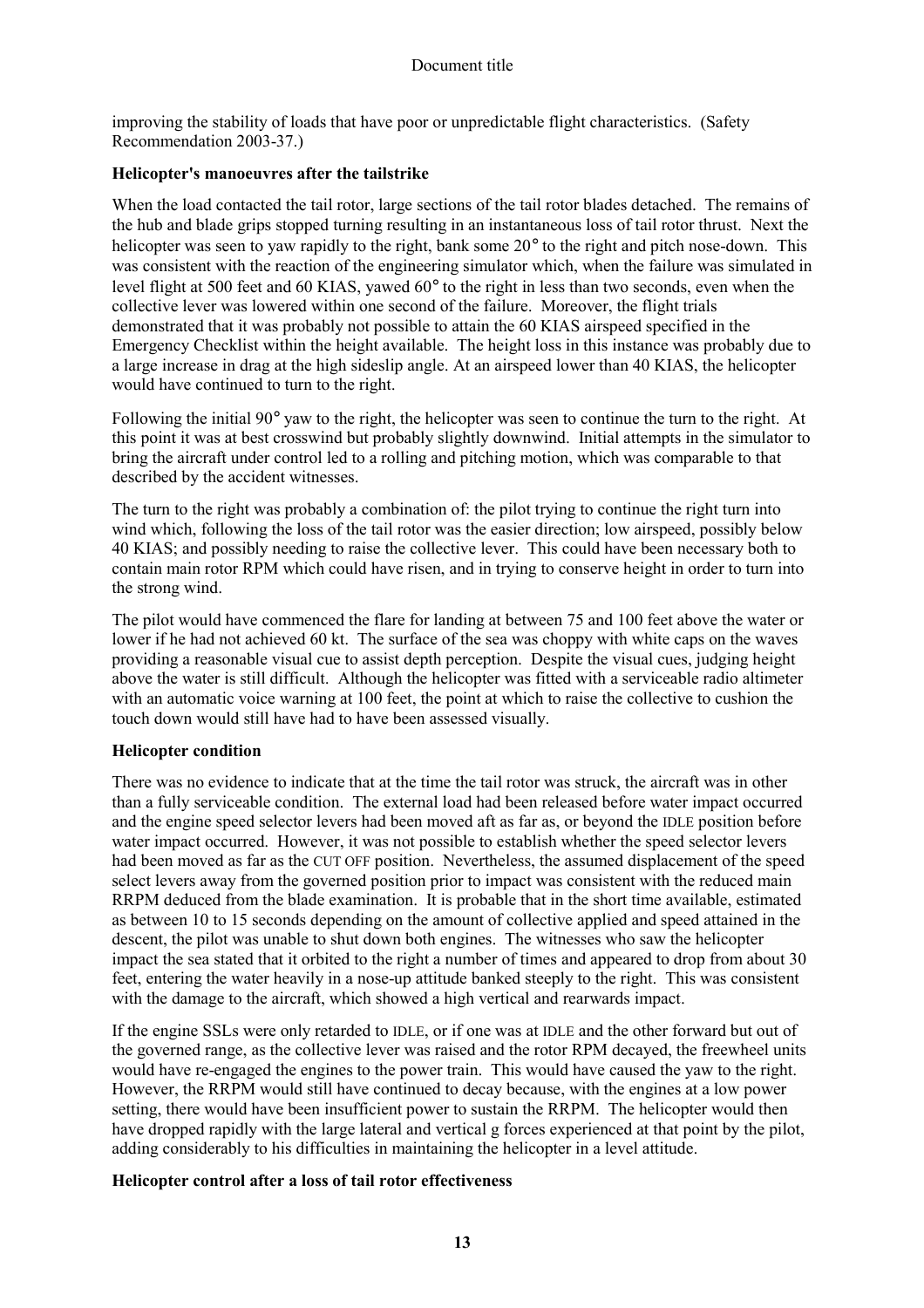Although the provision of suitable guidance material and training should reduce the likelihood of tail rotor damage due to external load strikes, it is unlikely to eliminate them entirely. Consequently, measures aimed at improving a pilot's chances of successfully coping with a loss of tail rotor effectiveness could reduce the severity of the repercussions.

The reports of previous accidents clearly indicated how rapidly the helicopters yawed to the right initially, and with any subsequent application of the collective lever once established in the descent if the engines were at IDLE. This yawing effect was combined with the induced rolling and pitching motion and significant loss of IAS.

In two reports, both engines were shut down and both helicopters made successful water landings, remaining upright on their inflated emergency floats. In cases where the engines were not shut down or at IDLE, when the helicopter was flared to reduce speed for touch down, the rapid yaw to the right was accompanied by large pitching moments requiring similarly large control inputs to try and maintain the helicopter in a level attitude. With both engines shut down, when the collective lever is raised the nose of the helicopter will yaw to the left slightly due to main gearbox friction but this yawing effect is likely to be benign and will reduce rapidly with the decay in main rotor RPM.

Following a loss of tail rotor thrust, if the engines are not shut down but left at IDLE or in the governed range, when the collective pitch lever is raised, the rate of yaw will be very rapid. This was measured in the simulator to be as high as 360° in 2.5 seconds, making attitude holding in pitch very difficult. Pitch excursions of  $+/- 40^{\circ}$  were recorded on one occasion partly due to lack of visual cues in the fixed base simulator although to a degree this was balanced by the lack of vertical g forces and rotation which, in the accident aircraft, could have been disorientating.

# **Information to pilots**

If helicopter pilots are to have a reasonable chance of successfully coping with a loss of tail rotor effectiveness, the flight characteristics of a helicopter following the loss should be predicted as accurately as possible during the certification process. This information should be promulgated in the Rotorcraft Flight Manual for the type with any emergency or abnormal procedures and limitations. Any advisory areas in terms of height and velocity where recovery from the loss of a tail rotor may not be possible should also be published in a diagram. Therefore it is recommended that:

The Civil Aviation Authority should take forward a proposal to the appropriate helicopter manufacturers and type certification bodies that the flight characteristics of a helicopter following the loss of tail rotor effectiveness should be promulgated in every helicopter type's Flight Manual. (Safety Recommendation 2003-38.)

It was also noted that the severity of the yaw to the right with the associated rolling, pitching nose down and loss of airspeed were not indicated in either the Rotorcraft Flight Manual or the Emergency Checklist. This information may also be relevant to other types for which such information may also not be published. Therefore, it is recommended that:

The Civil Aviation Authority should consider providing a tail rotor failure safety information package to all helicopter pilots and operators to improve their awareness of the effects of the loss of tail rotor thrust. (Safety recommendation 2003-39.)

#### **Checklist improvements**

It was noted in the Emergency Checklist that only within the IGE and OGE cases does the checklist state to perform a 'double engine emergency shutdown'. The Flight case requires an autorotation to be performed, which does not specifically mean shutting down the engines. What was probably intended was an instruction to carry out the **Autorotation Procedure** which was listed elsewhere in the Manual under the heading of 'Engine Emergency Conditions' but this intention was not made clear to the reader. That procedure includes the instruction **'Double engine emergency shutdown - perform'** as a memory item before the aircraft is flared for landing.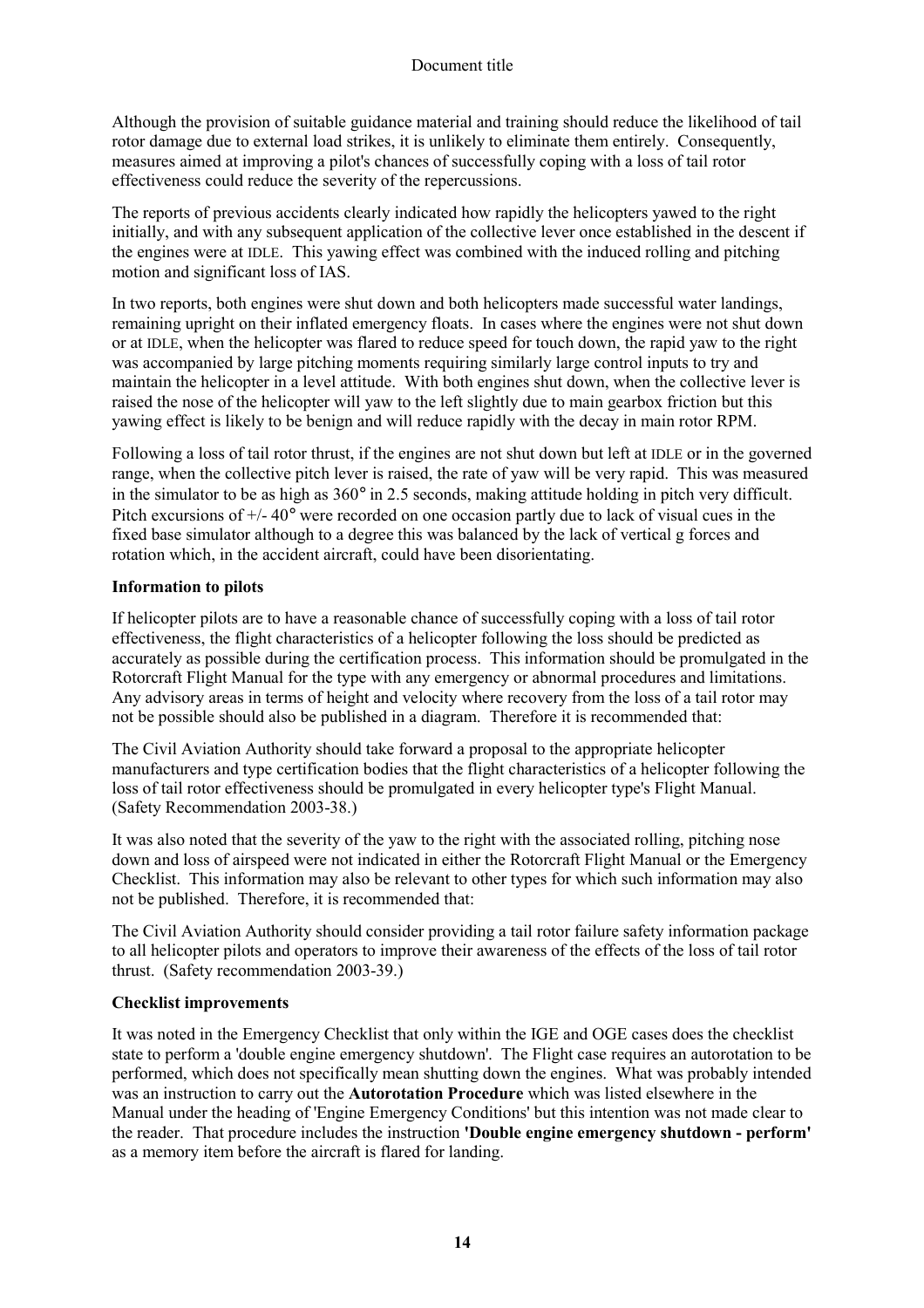The vital importance of shutting down the engines has been illustrated by this accident, previous accidents and the simulator trials. Moreover, it is not practicable for the pilot to refer to the checklist following a tail rotor failure but the checklist was not comprised exclusively of recall items. Therefore, it is recommended that:

Eurocopter should review the '*Tail Rotor Drive Failure - Flight'*, emergency procedure included in the BO 105 rotorcraft flight manual. Specifically Eurocopter should consider the following aspects:

a. Whether the procedure regarding use of the collective lever and cyclic stick, in order to, *'if possible maintain level flight'*, is realistic since it may in fact de-stabilise the aircraft.

b. Emphasise the importance of carrying out a double engine emergency shut-down after a tail rotor failure in forward flight before attempting an autorotative forced landing.

c. Ensuring that all the actions required within the emergency drill are memory items.

(Safety Recommendation 2003-40.)

## **Radio Communications**

It was clear that both client and operator had set in place the correct structure for conducting external load operations and had provided the required equipment such as the air-to-ground radio sets. Whilst being equipped with a radio was a requirement of the client, the use of marshalling signals was the basic requirement of the operator. That requirement was met; the air-to-ground radio was an additional safety and efficiency benefit.

From the evidence of witnesses, the movement of the load initially was no different to that of other loads of a similar external load configuration. The movement would probably not have warranted a warning to the pilot who should have been able to monitor the oscillations of the load in the mirror providing it was properly adjusted. The movement of the load, which caused the contact with the tail rotor, was very rapid and it could not be determined if there was sufficient time for a warning to be transmitted. It was considered, however, that equipping personnel carrying out external load operations with two way radio communications was a significant safety benefit. Therefore, it is recommended that:

The Civil Aviation Authority should consider recommending two way radio communication between a pilot undertaking external load lifting operations and persons at the pick-up and drop points when another crew member is not available onboard the helicopter to monitor the behaviour of the external load. (Safety Recommendation 2003-41.)

#### **Survival measures**

During the impact with the sea surface the pilot received a serious injury to the back of his head. He was not wearing a protective helmet and there was no regulatory or operator requirements to do so. However, the wearing of protective helmets is required by the Civil Aviation Authority for pilots undertaking powerline inspections. This is a condition to be met when transit flying at low height permitted by an exemption to the Rule 5 of the Rules of the Air. The requirement to wear helmets presumably arises from the perceived level of risk. The risks inherent in external load transfer are probably as great if not greater than those associated with powerline inspection. Therefore, it was recommended that:

The Civil Aviation Authority should consider recommending the wearing of protective flying helmets for flight crews carrying out external load lifting operations. (Safety Recommendation 2003-42.)

#### **Conclusions**

The direct cause of the accident was an external load striking the tail rotor blades when the helicopter was transiting at approximately 400 feet and 60 kt. The pilot probably released the load immediately after it struck the tail rotor. The load was low density, slab-sided and prone to instability due to its weight and construction, especially in the gusting 35 kt wind. The loss of a substantial part of the tail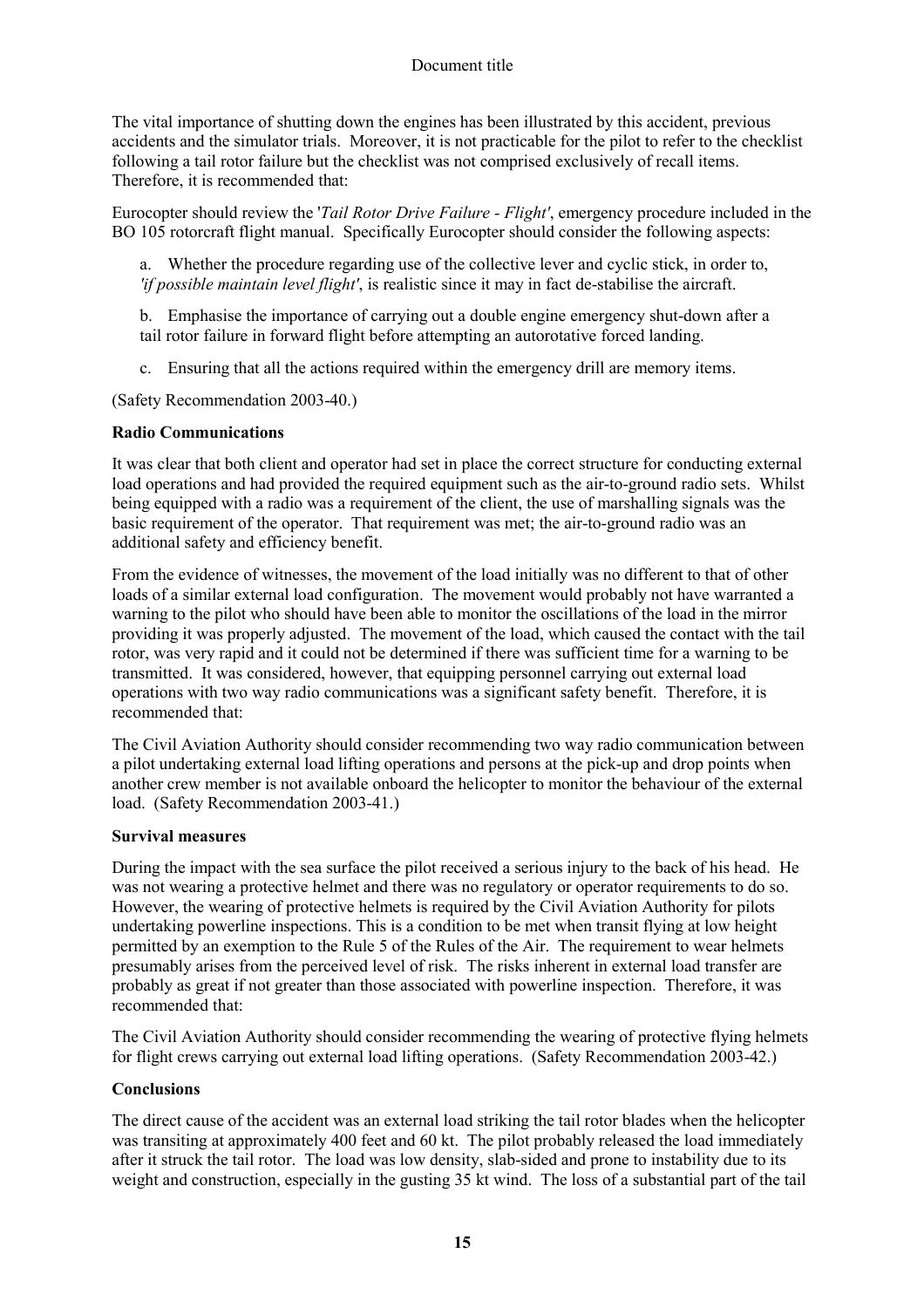rotor blades caused the helicopter to yaw to the right and then describe a descending orbit to the right, which was probably assisted by the pilot trying to turn the helicopter into wind. It is unlikely that in the short time available the pilot was able to shut down both engines. During his efforts to carry out an emergency landing on the water, the aircraft rotated uncontrollably and entered the water backwards with a very high rate of descent, fatally injuring the pilot.

The primary reason for this accident was the attempted transfer of an external load which proved to be unstable in flight. The load had been assembled by untrained building contractor's staff who were remote from the actual lifting operation. Moreover, the pilot, who had the ultimate right to refuse to carry it, was poorly placed to observe and reject the load. Suitable written guidance on load construction was not widely available to persons tasked with assembling and assessing external loads. Recurrences of this scenario could be reduced by the provision of suitable and authoritative guidance to those persons who typically assemble the loads.

The simulator trials and the insights drawn from previous accidents involving tail rotor failure demonstrated that it is essential to shut down both engines before carrying out a forced landing. This is necessary to prevent the helicopter rotating to the right and inducing pitch excursions as the collective lever is raised to cushion the touch down. Information within the Flight Manual and the Emergency Checklist did not adequately address these factors. Finally, the pilot received a serious injury to the back of his head when the helicopter struck the sea with a high vertical velocity and travelling backwards. He was not wearing a protective helmet and there was no requirement to do so.

## **Safety Recommendations**

Arising from this investigation, the following safety recommendations were made:

## **Safety Recommendation 2003-37**

In consultation with the helicopter industry, the Civil Aviation Authority should produce guidance for the preparation, construction and carriage of external loads. This guidance should include methods of improving the stability of loads that have poor or unpredictable flight characteristics.

#### **Safety Recommendation 2003-38**

The Civil Aviation Authority should take forward a proposal to the appropriate helicopter manufacturers and type certification bodies that the flight characteristics of a helicopter following the loss of tail rotor effectiveness should be promulgated in every helicopter type's Flight Manual.

#### **Safety Recommendation 2003-39**

The Civil Aviation Authority should consider providing a tail rotor failure safety information package to all helicopter pilots and operators to improve their awareness of the effects of the loss of tail rotor thrust. (Safety recommendation 2003-39.)

#### **Safety Recommendation 2003-40**

Eurocopter should review the 'Tail Rotor Drive Failure - Flight', emergency procedure included in the BO 105 rotorcraft flight manual. Specifically Eurocopter should consider the following aspects:

a. Whether the procedure regarding use of the collective lever and cyclic stick, in order to, *'if possible maintain level flight'*, is realistic since it may in fact de-stabilise the aircraft.

b. Emphasise the importance of carrying out a double engine emergency shut-down after a tail rotor failure in forward flight before attempting an autorotative forced landing.

c. Ensuring that all the actions required within the emergency drill are memory items.

# **Safety Recommendation 2003-41**